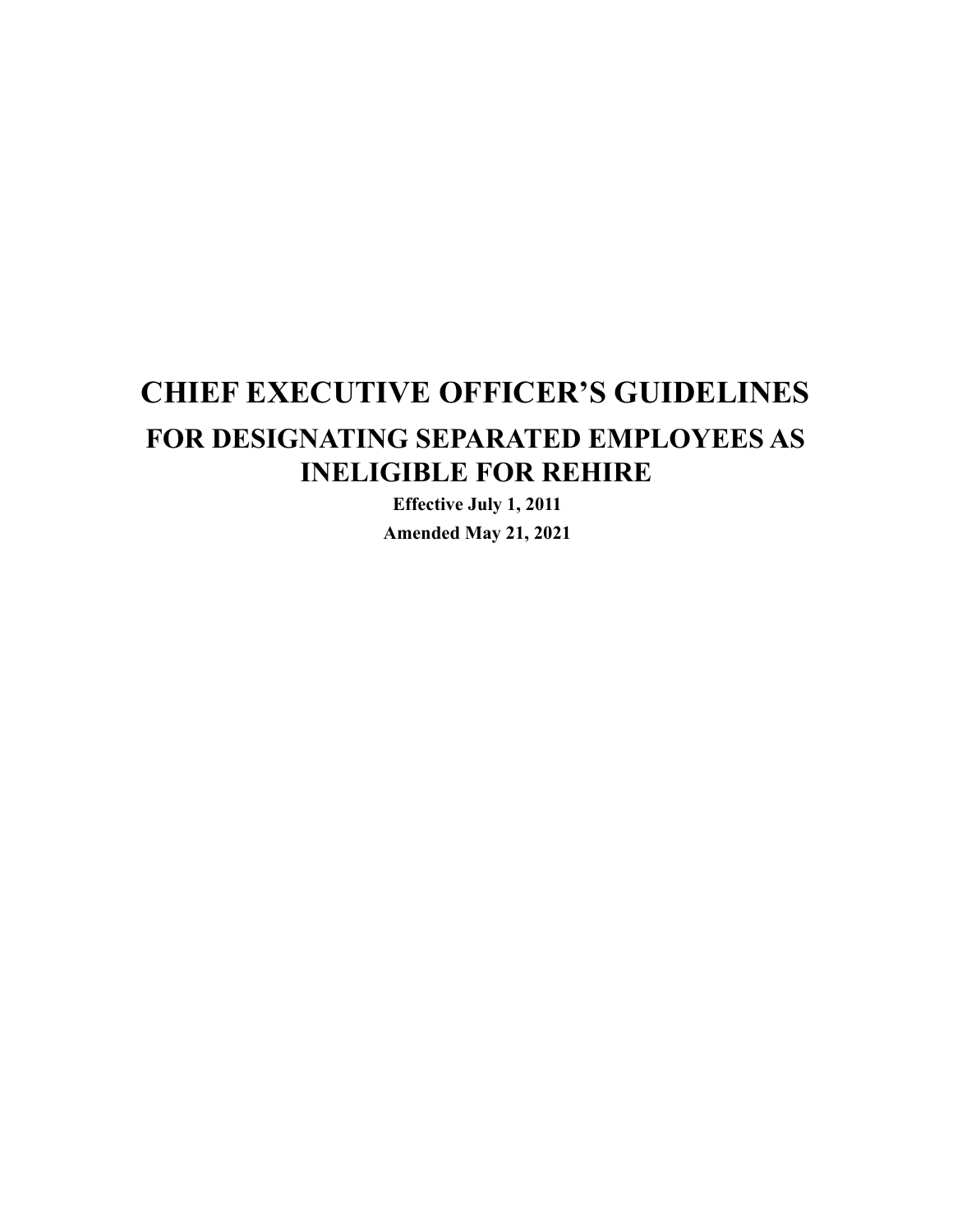#### **I. PURPOSE**

As part of its effort to recruit and hire the best talent, the District designates employees as detailed in Section II below as ineligible for rehire or "do not hire" (DNH). Eligibility for rehire is a hiring standard that is within the sole discretion of the Board to establish. That authority has been delegated to the Chief Executive Officer (CEO) under Board Rule 4-1. The DNH designation is a hiring standard and designation, not a disciplinary decision. These Guidelines memorialize the parameters for designating separated employees as DNH and the process for removing the designation.

The designation is subject to disclosure under the Personnel Record Review Act, the Illinois Freedom of Information Act, any appropriate law or release, or at the District's discretion. Additionally, separated employees with the DNH designation are ineligible to volunteer with CPS or work as a CPS vendor employee. In the event a prospective employer contacts CPS regarding eligibility for rehire, the DNH designation will be shared.

### **II. SEPARATED EMPLOYEES WHO WILL RECEIVE DNH DESIGNATIONS**

- 1. Employees dismissed for cause, including non-union employees who fail to successfully complete a Performance Improvement Plan.
- 2. Employees who voluntarily resign or retire while dismissal charges or actions are pending or in lieu of dismissal.
- 3. Employees who separated from employment and an investigation ultimately substantiated serious misconduct by the employee.
- 4. Employees who separated from employment and failed to cooperate with an investigatory process.
- 5. Employees who separated while an investigation into serious misconduct is pending or initiated following their separation will be temporarily designated as ineligible for rehire during the pendency of the investigation (DPI). In the event the investigation is unsubstantiated, the employee will be notified of the same, and the DPI designation will be removed. However, in the event the investigation is substantiated, a DNH may be placed pursuant to II(3), above.

## **III. NOTICE OF DNH DESIGNATION**

- 1. A copy of these Guidelines shall be posted on the Office of Employee Engagement's (OEE) website.
- 2. When a pre-dismissal conference or hearing is scheduled, the OEE shall notify the represented employees that dismissal will result in a DNH designation if the employee is dismissed in the notice scheduling the pre-dismissal conference or hearing.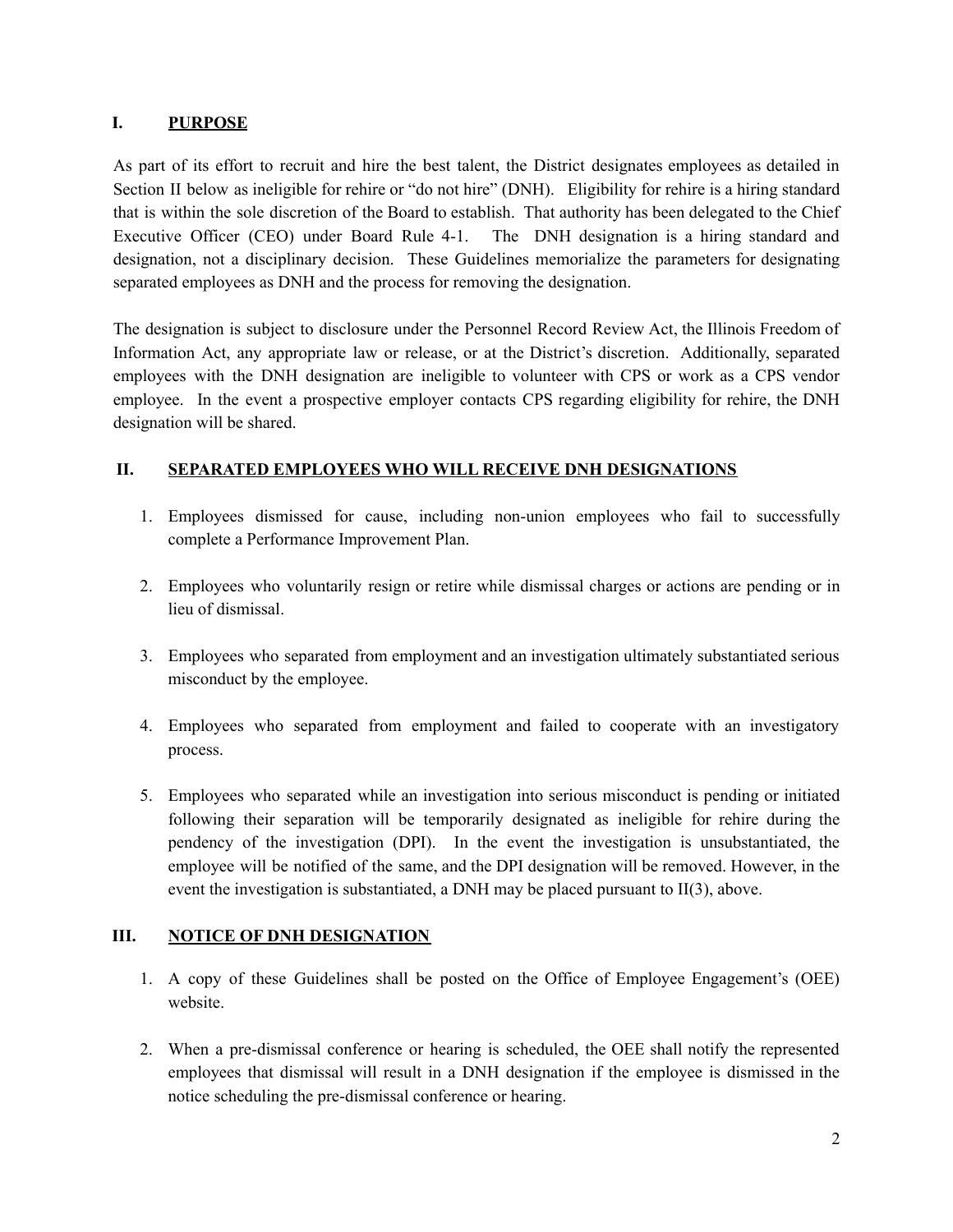- 3. The OEE and/or the Talent Office shall notify non-represented employees via a Misconduct Form when their termination is sought.
- 4. When an employee is designated as ineligible for rehire consistent with Section II, above, the OEE shall notify the employee in writing of the DNH designation either by sending the notice to the employee's address of record with the Board or via email if the employee has a personal email on record.
- 5. When a separated employee receives the DNH designation because an investigation substantiates that the separated employee committed misconduct, to the extent a report exists and can be released, the OEE shall notify the separated employee of the designation and provide a copy of the investigative report with appropriate redactions. In the case of an investigation conducted by the Office of the Inspector General, the Executive Summary report detailing the misconduct and supporting evidence with appropriate redactions will be provided. When a report is provided under this paragraph, the OEE will notify the employee that he or she may submit a response to the report, which will be included alongside the investigation and outcomes in the employee's relevant employee file(s) and forwarded to the office responsible for the investigation. NOTE: This response is not considered a Request for Removal of DNH Designation as provided by Section IV, below. The Board retains the right to not provide an investigative report in cases that present legitimate privacy or safety concerns.
- 6. In the event one or more of the foregoing notices is not given, the OEE shall take appropriate remedial action by notifying the separated employees as soon as practical after the lack of notice is discovered. The failure to give notice shall not affect the underlying separation or the separated employee's eligibility for rehire.

#### **IV. REQUESTS FOR REMOVAL OF DNH DESIGNATION**

Eligibility for rehire is a hiring standard that is within the sole discretion of the Board to establish. That authority has been delegated to the CEO under Board Rule 4-1.

Separated employees who are ineligible for rehire may petition the CEO for removal of the designation by submitting a request to the OEE. The petition must set forth reasons why the cause for the designation is no longer valid or should be excused. Reasons for removal of the designation include, but are not limited to, changed circumstances (*e.g.,* additional experience, additional education or training, or a period of good work performance for another employer). Evidence in support of the reasons should be submitted (*e.g.,* letters of recommendation, *etc.).* **The petition must include the former employee's current mailing and email address.**

If the separated employee is a member of a bargaining unit, the exclusive representative may submit its opinion in writing about whether the DNH designation should be removed and the reasons for its opinion.